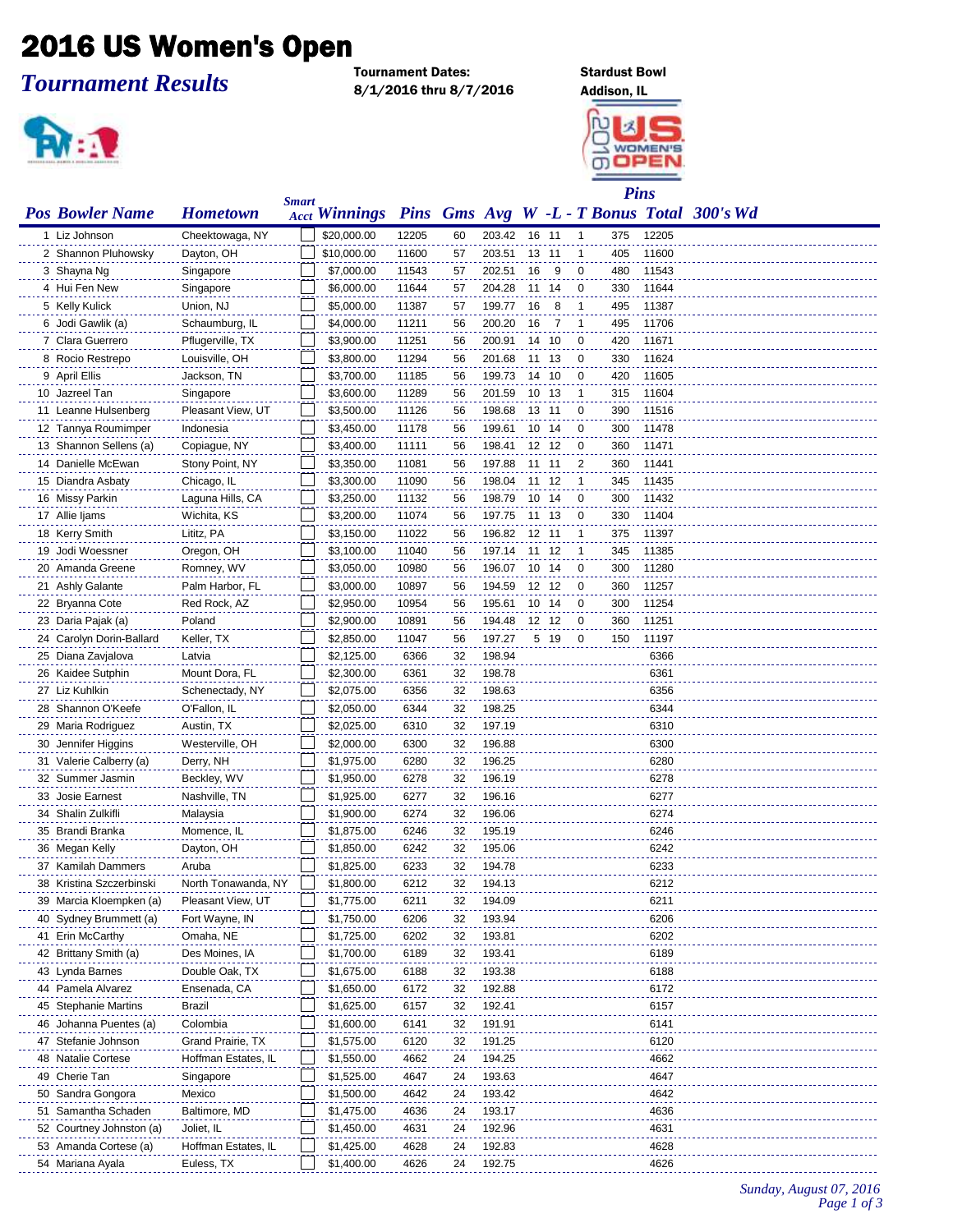|                           |                         |              |                      |      |    |        |  | <b>Pins</b> |                                            |
|---------------------------|-------------------------|--------------|----------------------|------|----|--------|--|-------------|--------------------------------------------|
| <b>Pos Bowler Name</b>    | <b>Hometown</b>         | <b>Smart</b> | <b>Acct Winnings</b> |      |    |        |  |             | Pins Gms Avg W -L - T Bonus Total 300's Wd |
| 55 Sarah Lokker           | New Baltimore, MI       |              | \$0.00               | 4619 | 24 | 192.46 |  | 4619        |                                            |
| 56 Anneli Blomqvist       | Sweden                  |              | \$0.00               | 4616 | 24 | 192.33 |  | 4616        |                                            |
| 57 Ingellimar Beasley     | Clarksville, TN         |              | \$0.00               | 4606 | 24 | 191.92 |  | 4606        |                                            |
| 58 Kayla Bandy            | Salisbury, MD           |              | \$0.00               | 4604 | 24 | 191.83 |  | 4604        |                                            |
| 59 Cassandra Leuthold     | Black Hawk, SD          |              | \$0.00               | 4597 | 24 | 191.54 |  | 4597        |                                            |
| 61 Chenoa Rhoades (a)     | Wichita, KS             |              | \$0.00               | 4583 | 24 | 190.96 |  | 4583        |                                            |
| 62 Sierra Kanemoto (a)    | Riverside, OH           | ⊻            | \$0.00               | 4573 | 24 | 190.54 |  | 4573        |                                            |
| 63 Sammi Hagerman (a)     | Loves Park, IL          |              | \$0.00               | 4571 | 24 | 190.46 |  | 4571        |                                            |
| Lindsay Boomershine       | Perry, UT               |              | \$0.00               | 4561 | 24 | 190.04 |  | 4561        |                                            |
| 65 Megan Szczepanski (a)  | Lockport, IL            |              | \$0.00               | 4558 | 24 | 189.92 |  | 4558        |                                            |
| Nicole Bower              | Camp Hill, PA           |              | \$0.00               | 4554 | 24 | 189.75 |  | 4554        |                                            |
| 66 Maggie Suchoski (a)    | East Moline, IL         |              | \$0.00               | 4554 | 24 | 189.75 |  | 4554        |                                            |
| 67 Anggie Ramirez-Perea   | Austin, TX              |              | \$0.00               | 4547 | 24 | 189.46 |  | 4547        |                                            |
| 68 Sabrena Divis          | Gillette, WY            |              | \$0.00               | 4544 | 24 | 189.33 |  | 4544        |                                            |
| 69 Elysia Current         | Ephrata, PA             |              | \$0.00               | 4543 | 24 | 189.29 |  | 4543        |                                            |
| 70 Ashley Rucker          | Bartlesville, OK        |              | \$0.00               | 4542 | 24 | 189.25 |  | 4542        |                                            |
| 71 Brittany Himmelreich   | Cressona, PA            |              | \$0.00               | 4541 | 24 | 189.21 |  | 4541        |                                            |
| 73 Sandra Andersson (a)   | Sweden                  |              | \$0.00               | 4510 | 24 | 187.92 |  | 4510        |                                            |
| Aumi Guerra               | Dominican Republic      |              | \$0.00               | 4507 | 24 | 187.79 |  | 4507        |                                            |
| 75 Trisha Reid (a)        | Columbus, OH            |              | \$0.00               | 4504 | 24 | 187.67 |  | 4504        |                                            |
| 76 Kayla Crawford (a)     | Silvis, IL              |              | \$0.00               | 4502 | 24 | 187.58 |  | 4502        |                                            |
| Daria Kovalova            | Wichita, KS             |              | \$0.00               | 4498 | 24 | 187.42 |  | 4498        |                                            |
| 78 Kristin Quah           | Singapore               |              | \$0.00               | 4497 | 24 | 187.38 |  | 4497        |                                            |
| <b>Blair Blumenscheid</b> | Columbus, OH            |              | \$0.00               | 4494 | 24 | 187.25 |  | 4494        |                                            |
| 80 Amanda Van Duyn (a)    | Whitewater, WI          |              | \$0.00               | 4486 | 24 | 186.92 |  | 4486        |                                            |
| 81 Juliana Franco (a)     | Colombia                |              | \$0.00               | 4485 | 24 | 186.88 |  | 4485        |                                            |
| Nina Flack (a)            | Sweden                  |              | \$0.00               | 4485 | 24 | 186.88 |  | 4485        |                                            |
| 83 Jordan Newham (a)      | Aurora, IL              |              | \$0.00               | 4480 | 24 | 186.67 |  | 4480        |                                            |
| 84 Sarah Wille (a)        | Hoffman Estates, IL     |              | \$0.00               | 4479 | 24 | 186.63 |  | 4479        |                                            |
| Julie Oczepek             | Reese, MI               |              | \$0.00               | 4474 | 24 | 186.42 |  | 4474        |                                            |
| 85 Jackie Carbonetto      | Blauvelt, NY            |              | \$0.00               | 4471 | 24 | 186.29 |  | 4471        |                                            |
| 87 Dayna Mackie (a)       | Glendale Heights, IL    |              | \$0.00               | 4463 | 24 | 185.96 |  | 4463        |                                            |
| 88 Heather Melvin         | Sioux Falls, SD         |              | \$0.00               | 4449 | 24 | 185.38 |  | 4449        |                                            |
| Taylor Bailey (a)         | Joliet, IL              |              | \$0.00               | 4459 | 24 | 185.79 |  | 4459        |                                            |
| 89 Kim Adler              | Ojo Caliente, NM        |              | \$0.00               | 4447 | 24 | 185.29 |  | 4447        |                                            |
| 91 Katherine Sulaitis (a) | St. Charles, IL         |              | \$0.00               | 4444 | 24 | 185.17 |  | 4444        |                                            |
| <b>Brooke Bower</b>       | Camp Hill, PA           |              | \$0.00               | 4443 | 24 | 185.13 |  | 4443        |                                            |
| 92 Kristin Nieter (a)     | Homewood, IL            |              | \$0.00               | 4443 | 24 | 185.13 |  | 4443        |                                            |
| 93 Karen Marcano          | Venezuela               |              | \$0.00               | 4441 | 24 | 185.04 |  | 4441        |                                            |
| 95 Alice Krucek (a)       | Hammond, IN             |              | \$0.00               | 4439 | 24 | 184.96 |  | 4439        |                                            |
| 96 Torrie Decker (a)      | Chicago, IL             |              | \$0.00               | 4436 | 24 | 184.83 |  | 4436        |                                            |
| 97 Tara Quinlan (a)       | Streamwood, IL          |              | \$0.00               | 4432 | 24 | 184.67 |  | 4432        |                                            |
| Gabby Mayfield            | Lake Isabella, CA       |              | \$0.00               | 4431 | 24 | 184.63 |  | 4431        |                                            |
| 99 Victoria Johansson (a) | Sweden                  |              | \$0.00               | 4427 | 24 | 184.46 |  | 4427        |                                            |
| Jes Lesagonicz            | Atlanta, GA             |              | \$0.00               | 4426 | 24 | 184.42 |  | 4426        |                                            |
| Anne Marie Duggan         | Edmonds, OK             |              | \$0.00               | 4426 | 24 | 184.42 |  | 4426        |                                            |
| 101 Kayla Johnson         | Washington, IL          |              | \$0.00               | 4399 | 24 | 183.29 |  | 4399        |                                            |
| 102 Linda Walbaum         | Brighton, CO            |              | \$0.00               | 4395 | 24 | 183.13 |  | 4395        |                                            |
| 103 Lauren Pate           | Inver Grove Heights, MN |              | \$0.00               | 4386 | 24 | 182.75 |  | 4386        |                                            |
| 105 Jerracah Heibel (a)   | Indianapolis, IN        |              | \$0.00               | 4383 | 24 | 182.63 |  | 4383        |                                            |
| 106 Jessica Abel (a)      | Rose Hill, KS           |              | \$0.00               | 4379 | 24 | 182.46 |  | 4379        |                                            |
| Kalynn Carl               | Albany, NY              |              | \$0.00               | 4377 | 24 | 182.38 |  | 4377        |                                            |
| 107 Crystal Resop         | Schofield, WI           |              | \$0.00               | 4361 | 24 | 181.71 |  | 4361        |                                            |
| 109 Autumn Lee (a)        | Plainfield, IL          |              | \$0.00               | 4323 | 24 | 180.13 |  | 4323        |                                            |
| 110 Mary Wells (a)        | Columbus, OH            |              | \$0.00               | 4311 | 24 | 179.63 |  | 4311        |                                            |
| 111 Katie Bishop (a)      | Westland, MI            |              | \$0.00               | 4305 | 24 | 179.38 |  | 4305        |                                            |
| 112 Brianna Andrew (a)    | Orland Park, IL         |              | \$0.00               | 4298 | 24 | 179.08 |  | 4298        |                                            |
| 113 Tina Becke (a)        | Carol Stream, IL        |              | \$0.00               | 4292 | 24 | 178.83 |  | 4292        |                                            |
| Samantha Kelly            | Waukesha, WI            |              | \$0.00               | 4286 | 24 | 178.58 |  | 4286        |                                            |
| 114 Celina Broderick      | Wallingford, CT         |              | \$0.00               | 4281 | 24 | 178.38 |  | 4281        |                                            |
| 115 Cassandra Hoehnen     | Sussex, WI              |              | \$0.00               | 4275 | 24 | 178.13 |  | 4275        |                                            |
| 116 Sarah Muench          | Kewaskum, WI            |              | \$0.00               | 4261 | 24 | 177.54 |  | 4261        |                                            |
| 117 Tish Johnson          | Colorado Springs, CO    |              | \$0.00               | 4251 | 24 | 177.13 |  | 4251        |                                            |

## *Sunday, August 07, 2016 Page 2 of 3*